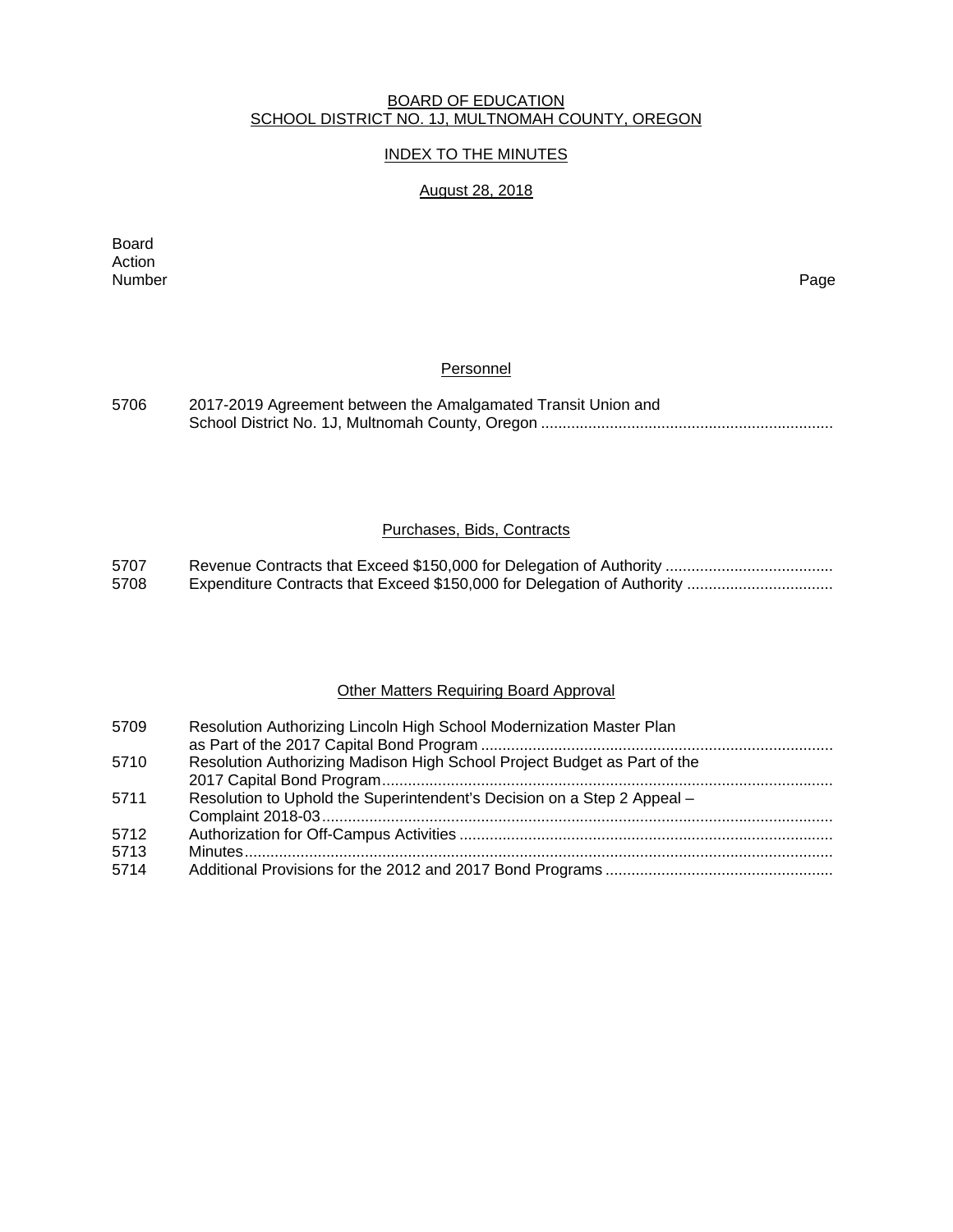# **Personnel**

The Superintendent RECOMMENDED adoption of the following item:

# Number 5706

During the Committee of the Whole, Director Brim-Edwards moved and Director Kohnstamm seconded the motion to adopt the above numbered item. The motion was put to a voice vote and passed unanimously (7-yes, 0-no), with Director Esparza Brown voting by phone and Student Representative Paesler voting yes, unofficial.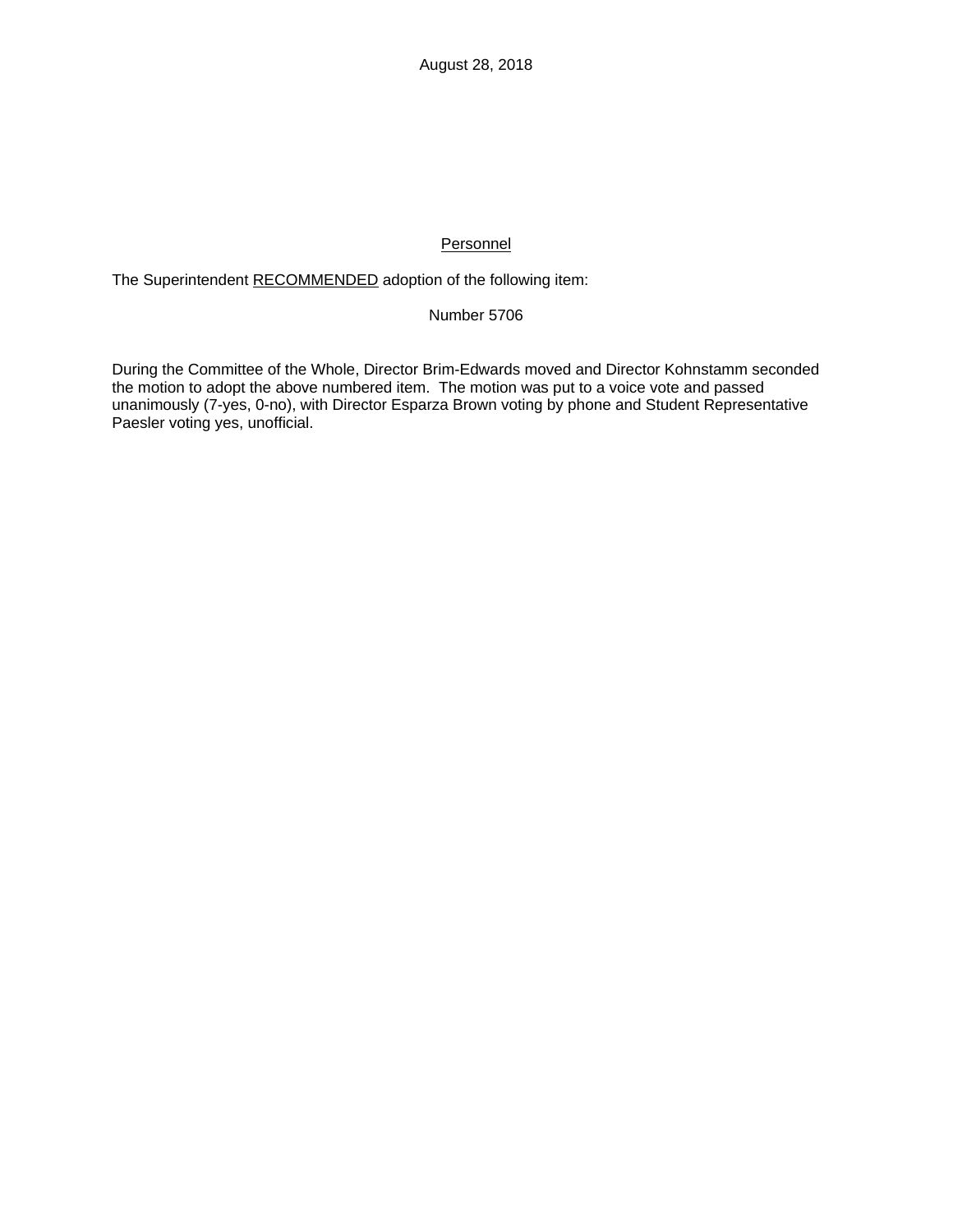#### 2017–2019 Agreement between the Amalgamated Transit Union and School District No. 1J, Multnomah County, Oregon

# **RESOLUTION**

The Superintendent is authorized and directed to execute the 2017–2019 Agreement between the Amalgamated Transit Union, representing bus drivers, and School District No. 1J, Multnomah County, Oregon, on the terms presented to the Board and filed in the record of this meeting.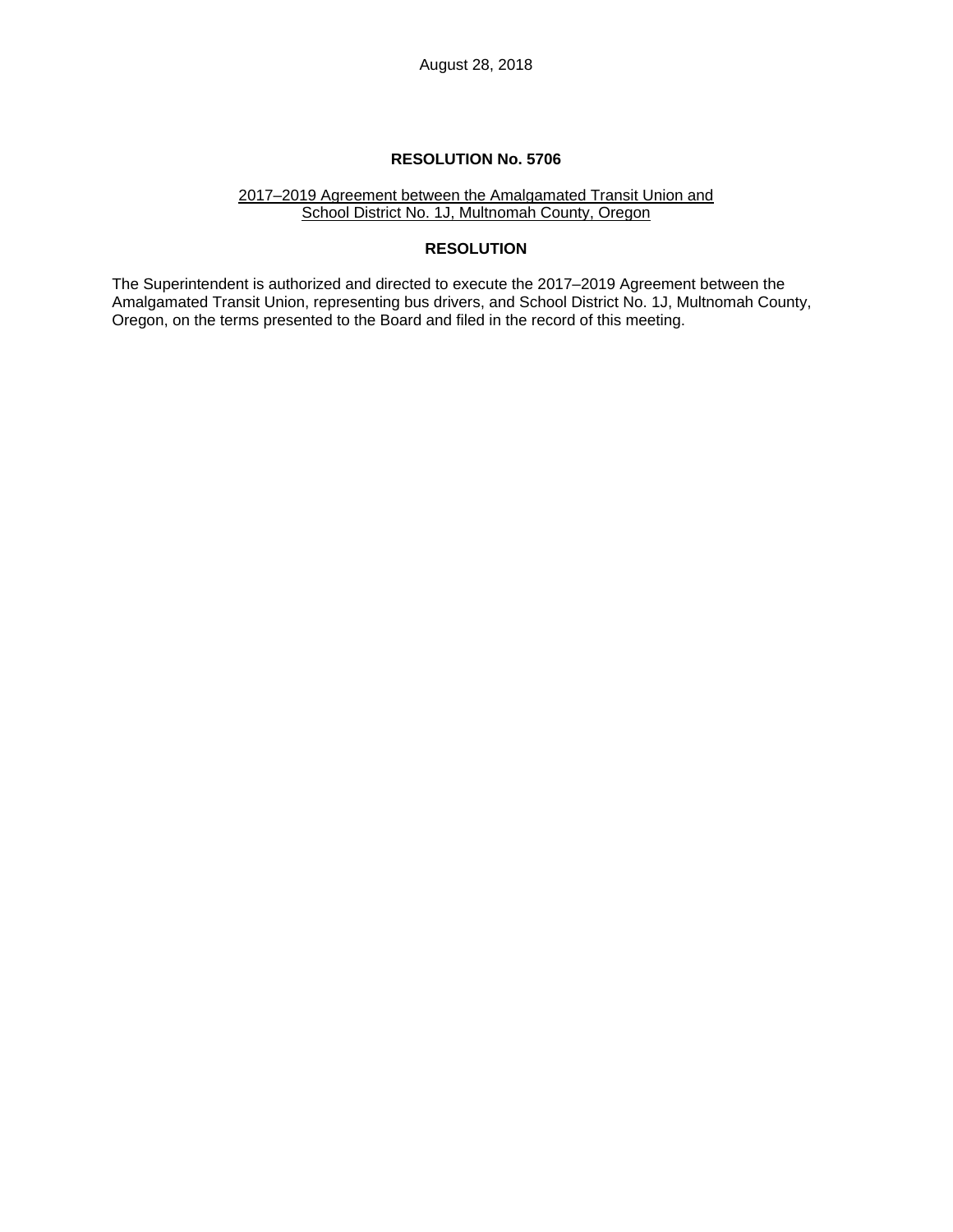August 28, 2018

# Purchases, Bids, Contracts

The Superintendent RECOMMENDED adoption of the following items:

# Numbers 5707 and 5708

Director Anthony moved and Director Kohnstamm seconded the motion to adopt the above numbered items. The motion was put to a voice vote and passed by a vote of 6-0 (6-yes, 0-no), with Director Esparza Brown absent and Student Representative Paesler voting yes, unofficial.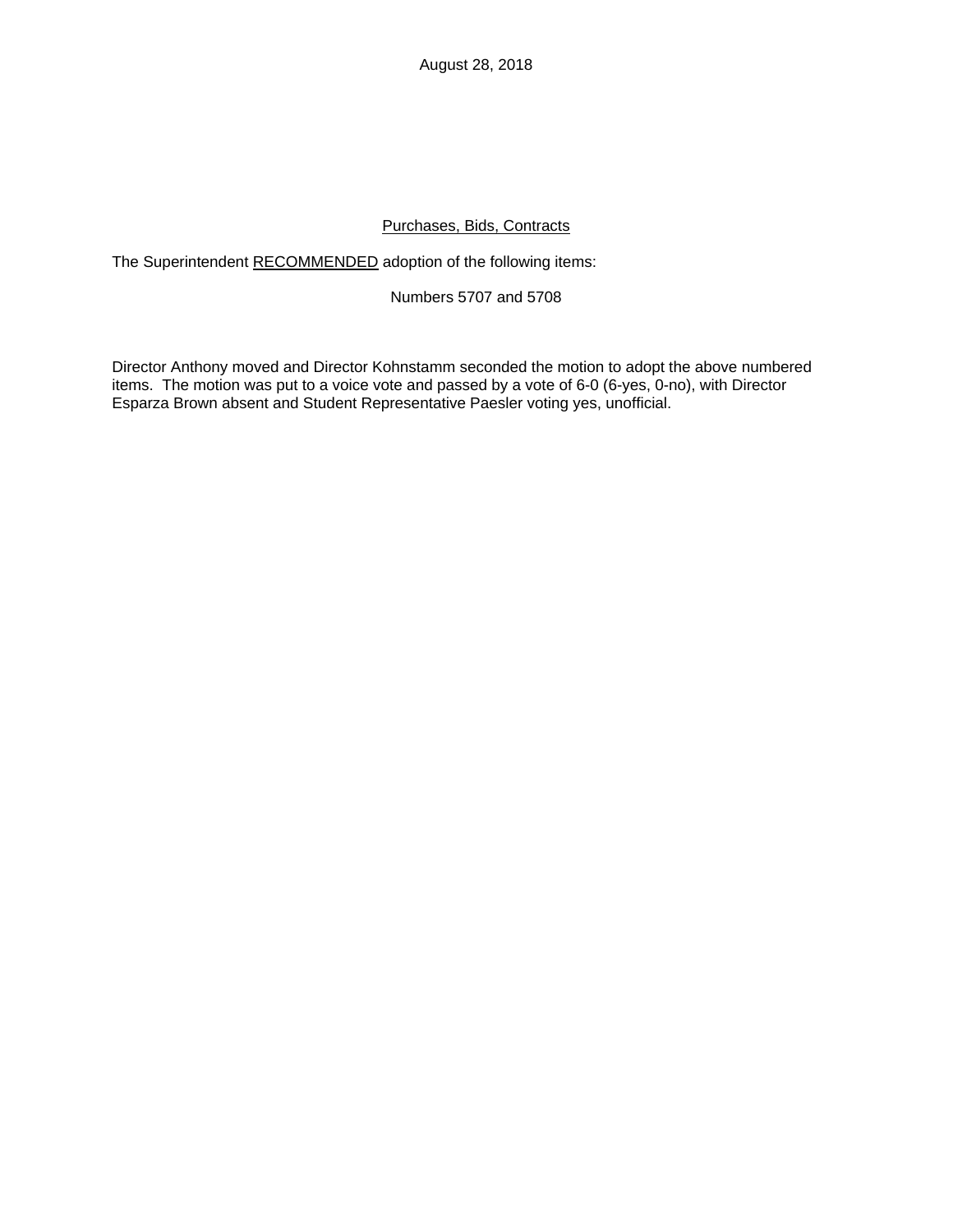### Revenue Contracts that Exceed \$150,000 Limit for Delegation of Authority

### **RECITAL**

Portland Public Schools ("District") Public Contracting Rules PPS-45-0200 ("Authority to Approve District Contracts; Delegation of Authority to Superintendent") requires the Board of Education ("Board") to enter into and approve all contracts, except as otherwise expressly authorized. Contracts exceeding \$150,000 per contractor are listed below.

### **RESOLUTION**

The Superintendent recommends that the Board approve these contracts. The Board accepts this recommendation and by this resolution authorizes the Deputy Clerk to enter into the following agreements.

## **NEW REVENUE CONTRACTS**

No New Revenue Contracts

### **NEW INTERGOVERNMENTAL AGREEMENTS / REVENUE ("IGA/Rs")**

| Contractor                                  | Contract<br>Term             | <b>Contract Type</b>                                  | <b>Description of Services</b>                                                                                                                                             | Contract<br>Amount | Responsible<br>Administrator,<br><b>Funding Source</b>    |
|---------------------------------------------|------------------------------|-------------------------------------------------------|----------------------------------------------------------------------------------------------------------------------------------------------------------------------------|--------------------|-----------------------------------------------------------|
| <b>Portland Public</b><br><b>Schools</b>    | 8/1/18<br>through<br>6/30/19 | Intergovernmental<br>Agreement/Revenue<br>IGA/R 66714 | Columbia Regional Program<br>will provide PPS school age<br>classroom services for<br>Deaf/Hard of Hearing regionally<br>eligible children.                                | \$329,125          | Y. Curtis<br><b>Fund 299</b><br>Dept. 5422<br>Grant S0031 |
| <b>Centennial School</b><br><b>District</b> | 8/1/18<br>through<br>6/30/19 | Intergovernmental<br>Agreement/Revenue<br>IGA/R 66711 | Columbia Regional Program<br>will provide Centennial School<br>District school age classroom<br>services for Deaf/Hard of<br>Hearing regionally eligible<br>children.      | \$216,825          | Y. Curtis<br><b>Fund 299</b><br>Dept. 5422<br>Grant S0031 |
| North Clackamas<br><b>School District</b>   | 8/1/18<br>through<br>6/30/19 | Intergovernmental<br>Agreement/Revenue<br>IGA/R 66712 | Columbia Regional Program<br>will provide North Clackamas<br>School District school age<br>classroom services for<br>Deaf/Hard of Hearing regionally<br>eligible children. | \$183,550          | Y. Curtis<br><b>Fund 299</b><br>Dept. 5422<br>Grant S0031 |

# **AMENDMENTS TO EXISTING REVENUE CONTRACTS**

No Amendments to Existing Revenue Contracts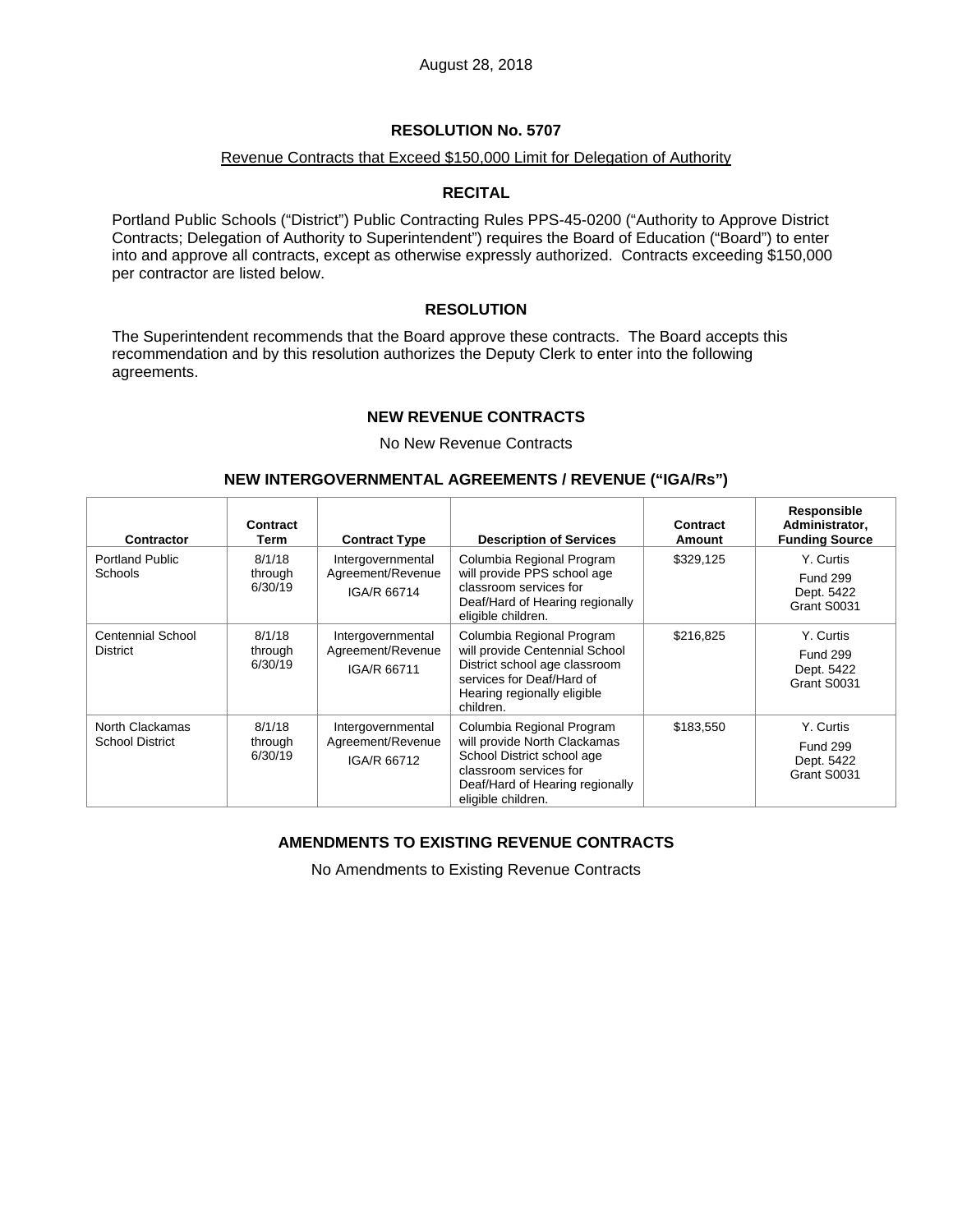### August 28, 2018

# **RESOLUTION No. 5708**

### Expenditure Contracts that Exceed \$150,000 for Delegation of Authority

## **RECITAL**

Portland Public Schools ("District") Public Contracting Rules PPS-45-0200 ("Authority to Approve District Contracts; Delegation of Authority to Superintendent") requires the Board of Education ("Board") enter into contracts and approve payment for products, materials, supplies, capital outlay, equipment, and services whenever the total amount exceeds \$150,000 per contract, excepting settlement or real property agreements. Contracts meeting this criterion are listed below.

### **RESOLUTION**

The Superintendent recommends that the Board approve these contracts. The Board accepts this recommendation and by this resolution authorizes the Deputy Clerk to enter into the following agreements.

| Contractor                                     | Contract<br>Term              | <b>Contract Type</b>                 | <b>Description of Services</b>                                                                                                                                    | Contract<br>Amount | Responsible<br>Administrator,<br><b>Funding Source</b>     |
|------------------------------------------------|-------------------------------|--------------------------------------|-------------------------------------------------------------------------------------------------------------------------------------------------------------------|--------------------|------------------------------------------------------------|
| Playworks                                      | 8/29/18<br>through<br>6/30/19 | <b>Personal Services</b><br>PS 66741 | Comprehensive onsite support,<br>strategy implementation,<br>games and systems to develop<br>and sustain a positive<br>educational culture starting at<br>recess. | \$234,000          | Y. Curtis<br><b>Fund Varies</b><br>Dept. Varies            |
|                                                |                               |                                      | <b>Direct Negotiation</b><br>PPS-46-0525 (4)                                                                                                                      |                    |                                                            |
| <b>INLINE Commercial</b><br>Construction, Inc. | 8/29/18<br>through<br>7/31/19 | Construction<br>C 66667              | Replace the fire and domestic<br>water backflow devices at<br>Sellwood Middle School.<br>ITB-C 2018-2488                                                          | \$178,835          | C. Hertz<br><b>Fund 438</b><br>Dept. 5597<br>Project J0320 |
| Oregon Museum of<br>Science and Industry       | 9/1/18<br>through<br>8/31/20  | Master Contract<br><b>MSTR 66551</b> | Field trips, Outreach, and<br>Outdoor Science School for<br>PPS.                                                                                                  | \$300,000          | C. Hertz<br><b>Fund Varies</b><br>Dept. Varies             |

#### **NEW CONTRACTS**

# **NEW INTERGOVERNMENTAL AGREEMENTS ("IGAs")**

| <b>Contractor</b>                                   | Contract<br>Term             | <b>Contract Type</b>                        | <b>Description of Services</b>                                         | Contract<br>Amount | Responsible<br>Administrator,<br><b>Funding Source</b> |
|-----------------------------------------------------|------------------------------|---------------------------------------------|------------------------------------------------------------------------|--------------------|--------------------------------------------------------|
| <b>Multnomah County</b><br><b>Health Department</b> | 7/1/18<br>through<br>6/30/19 | Intergovernmental<br>Agreement<br>IGA 66736 | Provide access to school based<br>mental health services.              | \$177,000          | Y. Curtis<br><b>Fund 101</b><br>Dept. 5424             |
| Multnomah Education<br><b>Service District</b>      | 7/1/18<br>through<br>6/30/19 | <b>Master Contract</b><br>MSTR 66730        | Master contract to cover all<br>services that MESD provides to<br>PPS. | \$2,000,000        | C. Hertz<br><b>Fund Varies</b><br>Dept. Varies         |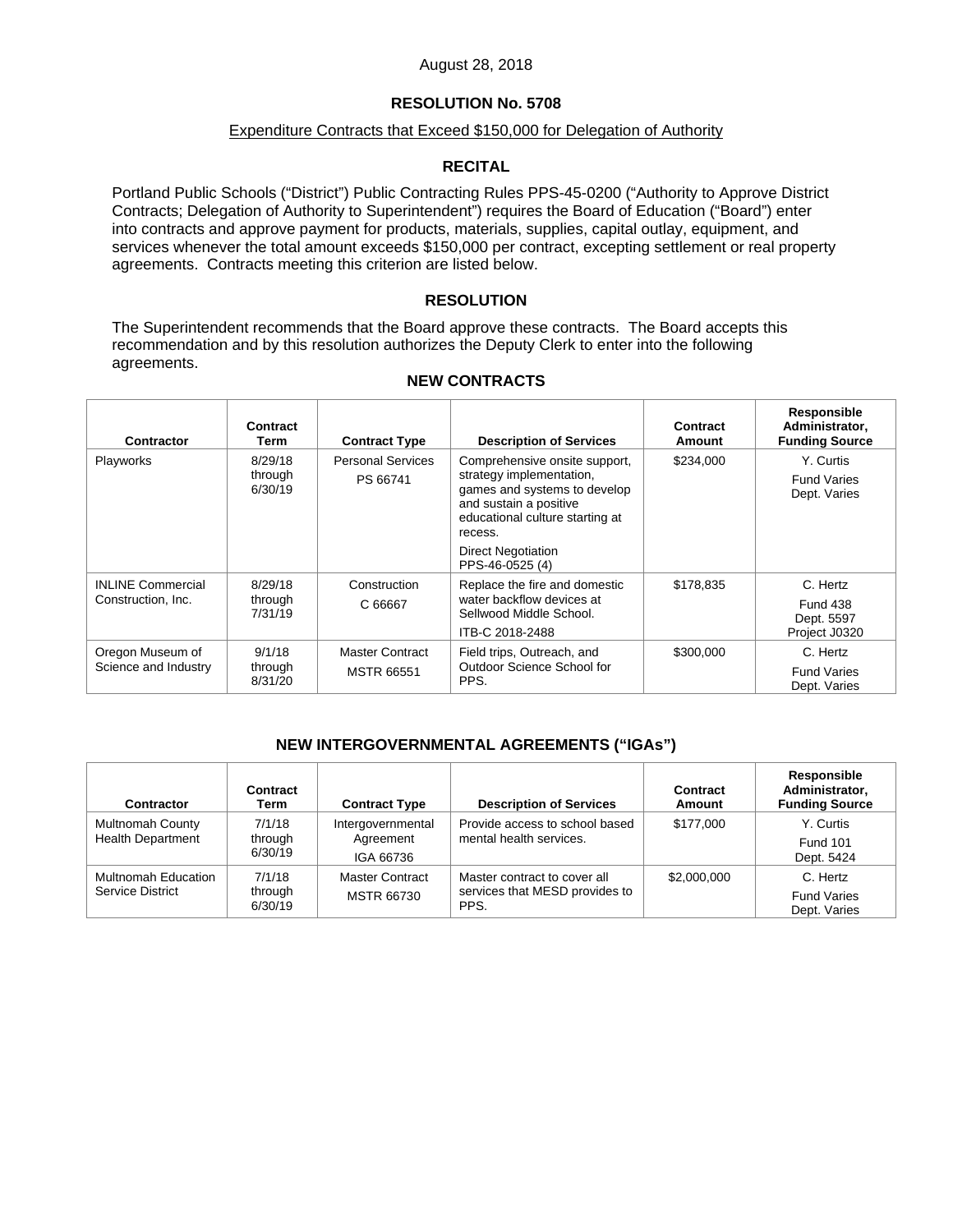| Contractor                  | Contract<br>Amendment<br>Term  | <b>Contract Type</b>                                       | <b>Description of Services</b>                                                                                                                                                                | Amendment<br>Amount,<br><b>Contract Total</b> | Responsible<br>Administrator,<br><b>Funding Source</b> |
|-----------------------------|--------------------------------|------------------------------------------------------------|-----------------------------------------------------------------------------------------------------------------------------------------------------------------------------------------------|-----------------------------------------------|--------------------------------------------------------|
| Two Ocean Partners.<br>LLC. | 8/31/18<br>through<br>10/31/18 | <b>Personal Services</b><br>PS 65869<br>Amendment 4        | Contractor will continue to<br>provide interim management of<br>the Budget Department, Interim<br>Treasury, and Cash<br>Management functions.<br><b>Direct Negotiation</b><br>PPS-46-0525 (4) | \$172.661<br>\$550,941                        | C. Hertz<br><b>Fund 101</b><br>Dept. 5520              |
| Merchants Paper Co.         | 8/29/18<br>through<br>1/31/19  | <b>Materials</b><br>Requirement<br>MR 60521<br>Amendment 9 | Provide District with disposable<br>products on a requirement<br>basis.<br>RFP 2013-1645                                                                                                      | \$200,000<br>\$1,940,000                      | C. Hertz<br><b>Fund 202</b><br>Dept. 5570              |

# **AMENDMENTS TO EXISTING CONTRACTS**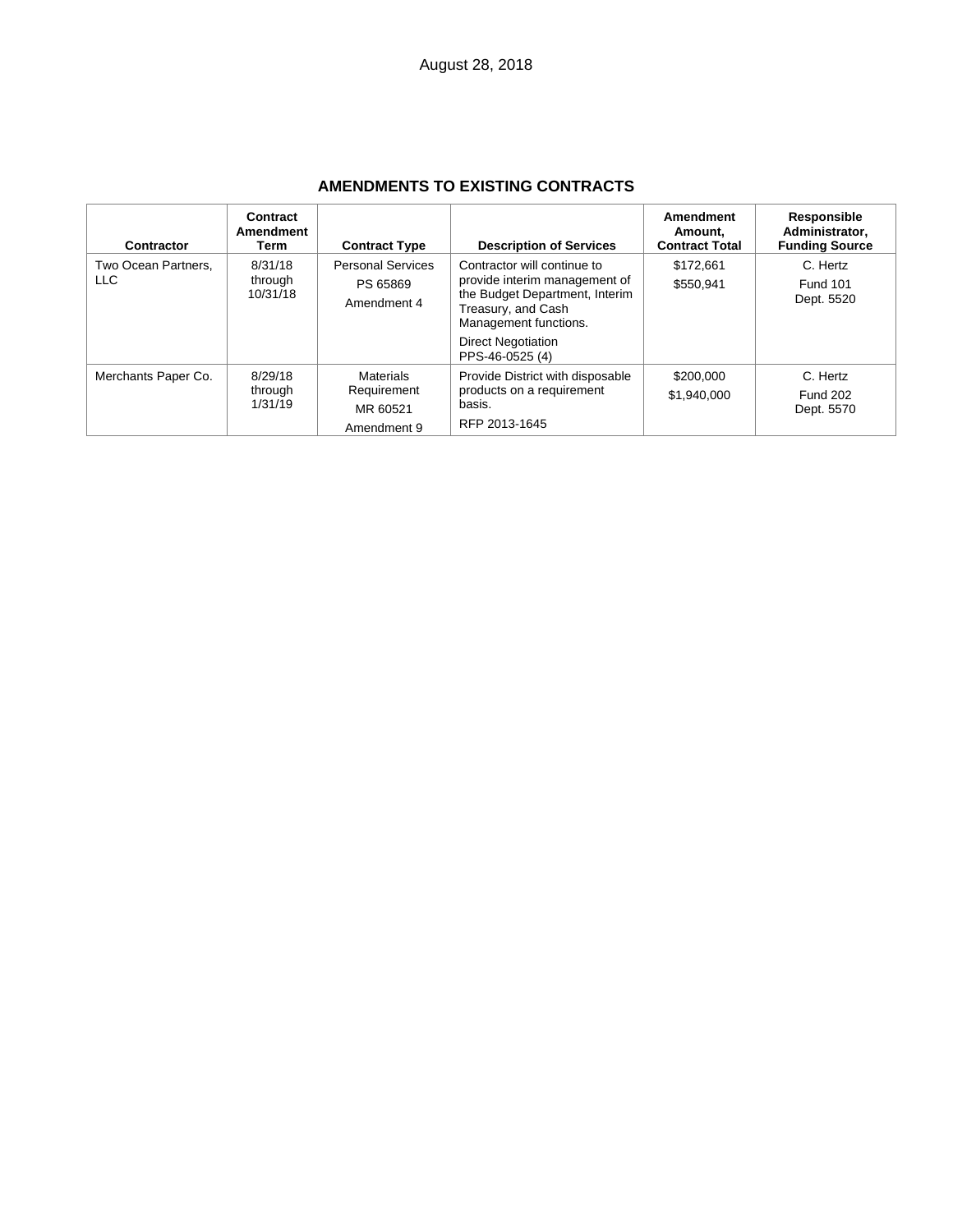### **Other Matters Requiring Board Approval**

### The Superintendent RECOMMENDED adoption of the following items:

### Numbers 5709 through 5714

During the Committee of the Whole, Director Brim-Edwards moved and Director Anthony seconded the motion to adopt amended Resolution 5709. The motion was put to a voice vote and passed unanimously (7-yes, 0-no), with Director Esparza Brown voting via phone and Student Representative Paesler voting yes, unofficial.

Director Kohnstamm moved and Director Bailey seconded the motion to add a third paragraph to the Resolution portion of Resolution 5709. The motion was put to a voice vote and passed unanimously (7-yes, 0-no), with Student Representative Paesler voting yes, unofficial.

During the Committee of the Whole, Director Kohnstamm moved and Director Bailey seconded the motion to adopt Resolution 5710. The motion was put to a voice vote and passed unanimously (7-yes, 0 no), with Director Esparza Brown voting via phone and Student Representative Paesler voting yes, unofficial.

During the Committee of the Whole, Director Rosen moved and Director Bailey seconded the motion to adopt Resolution 5711. The motion was put to a voice vote and passed by a vote of 6-0 (6-yes, 0-no), with Director Esparza Brown absent and Student Representative Paesler voting yes, unofficial.

Director Anthony moved and Director Kohnstamm seconded the motion to adopt Resolutions 5712 and 5713. The motion was put to a voice vote and passed by a vote of 6-0 (6-yes, 0-no), with Director Esparza Brown absent and Student Representative Paesler voting yes, unofficial.

During the Committee of the Whole, Director Bailey moved and Director Anthony seconded the motion to adopt amended Resolution 5714. The motion was put to a voice vote and passed unanimously (7-yes, 0 no), with Director Esparza Brown voting via phone and Student Representative Paesler voting yes, unofficial.

Director Kohnstamm moved and Director Brim-Edwards seconded the motion to add the following language at the beginning of Resolution 2 in Resolution 5714: "As part of current review of education specifications, …..". The motion was put to a voice vote and passed unanimously (7 yes, 0-no), with Director Esparza Brown voting via phone and Student Representative Paesler voting yes, unofficial.

Director Brim-Edwards moved and Director Anthony seconded the motion to add the following language at the end of Resolution 3 in Resolution 5714: "The goal of the value engineering process will be to lower short-term costs without increasing long-term life cycle costs." The motion was put to a voice vote and passed unanimously (7-yes, 0-no), with Director Esparza Brown voting via phone and Student Representative Paesler voting yes, unofficial.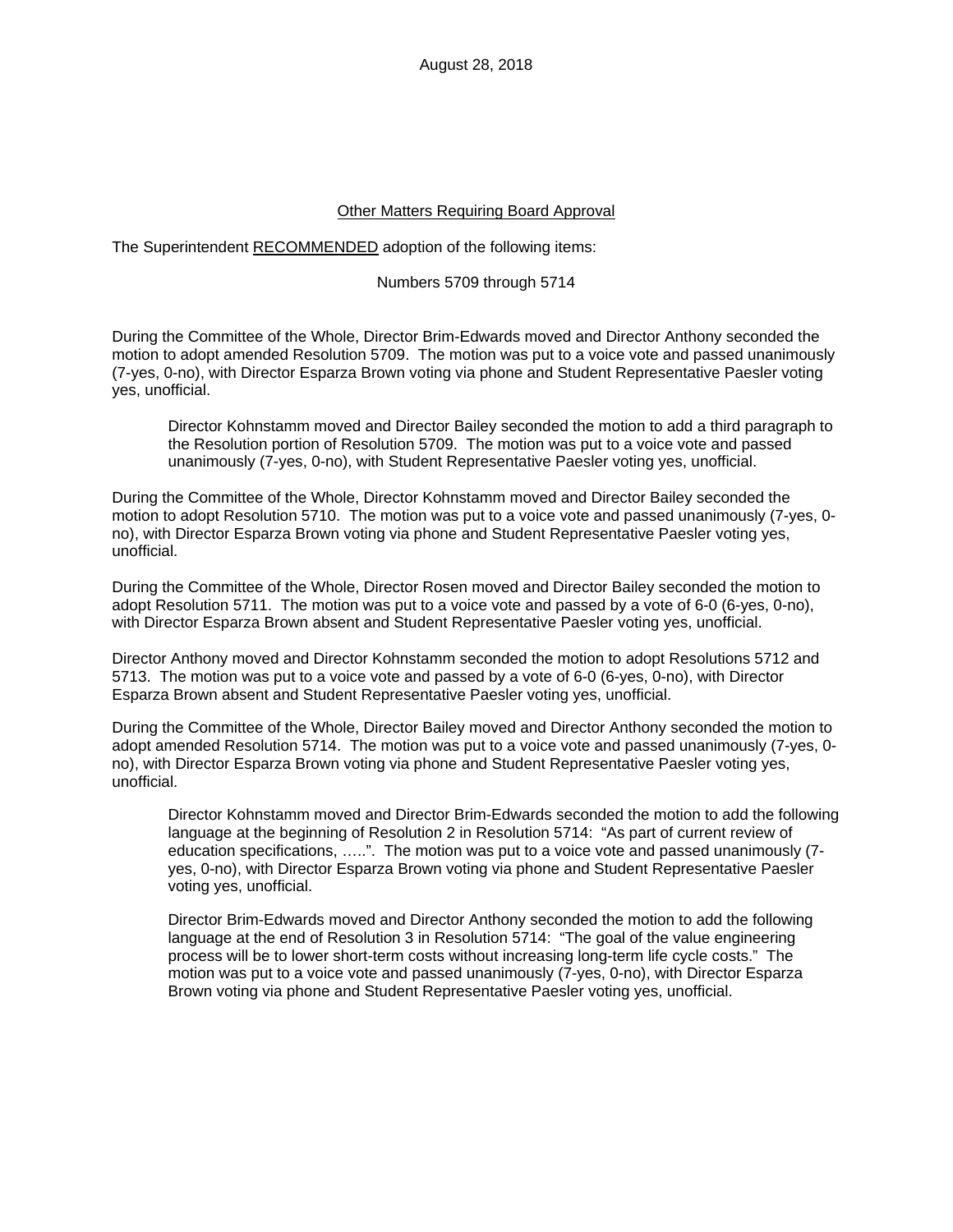### Resolution Authorizing Lincoln High School Modernization Master Plan as Part of the 2017 Capital Bond Program

## **RECITALS**

- A. At the conclusion of the Lincoln High School Pre-Design Diligence process in February 2017, Board Resolution 5394 referred the Lincoln High School Modernization to voters in May 2017.
- B. The election was duly and legally held on May 16, 2017 (the "2017 Bond Election"), and the general obligation bonds were approved by a majority of the qualified voters of Portland Public Schools voting at the election.
- C. Board Resolution 5471 accepted certification from Multnomah County, Clackamas, Washington Counties for May 16, 2017, voter approval of authorizing Portland Public Schools to issue up to \$790 million of general obligation bonds to improve health, safety, and learning by the modernization and repair of schools.
- D. The Office of School Modernization is utilizing the Lincoln High School Area Program Summary, which is a component of the Comprehensive High School Educational Specifications, as a guide to rebuild Lincoln High School. Approval of the Master Plan for Lincoln High School is required for the Design Team to proceed with Schematic Design and is critical to deliver the project on schedule.

# **RESOLUTION**

1. The Board of Education directs staff to design a modernized Lincoln High School for an enrollment capacity of 1700 students.

.

- 2. The Board of Education directs staff to utilize the current Lincoln High School Area Program Summary as a guide to construct the modernized Lincoln High School to an approximate size of 289,000 square feet.
- 3. The Board approves the Lincoln High School Modernization Master Plan Report with the steering committee recommendations and the final adjustments to the Area Program Summary.
- 4. The Superintendent will return to the Board of Education with any major substantive changes to the approved Master Plan to determine if Board approval is needed.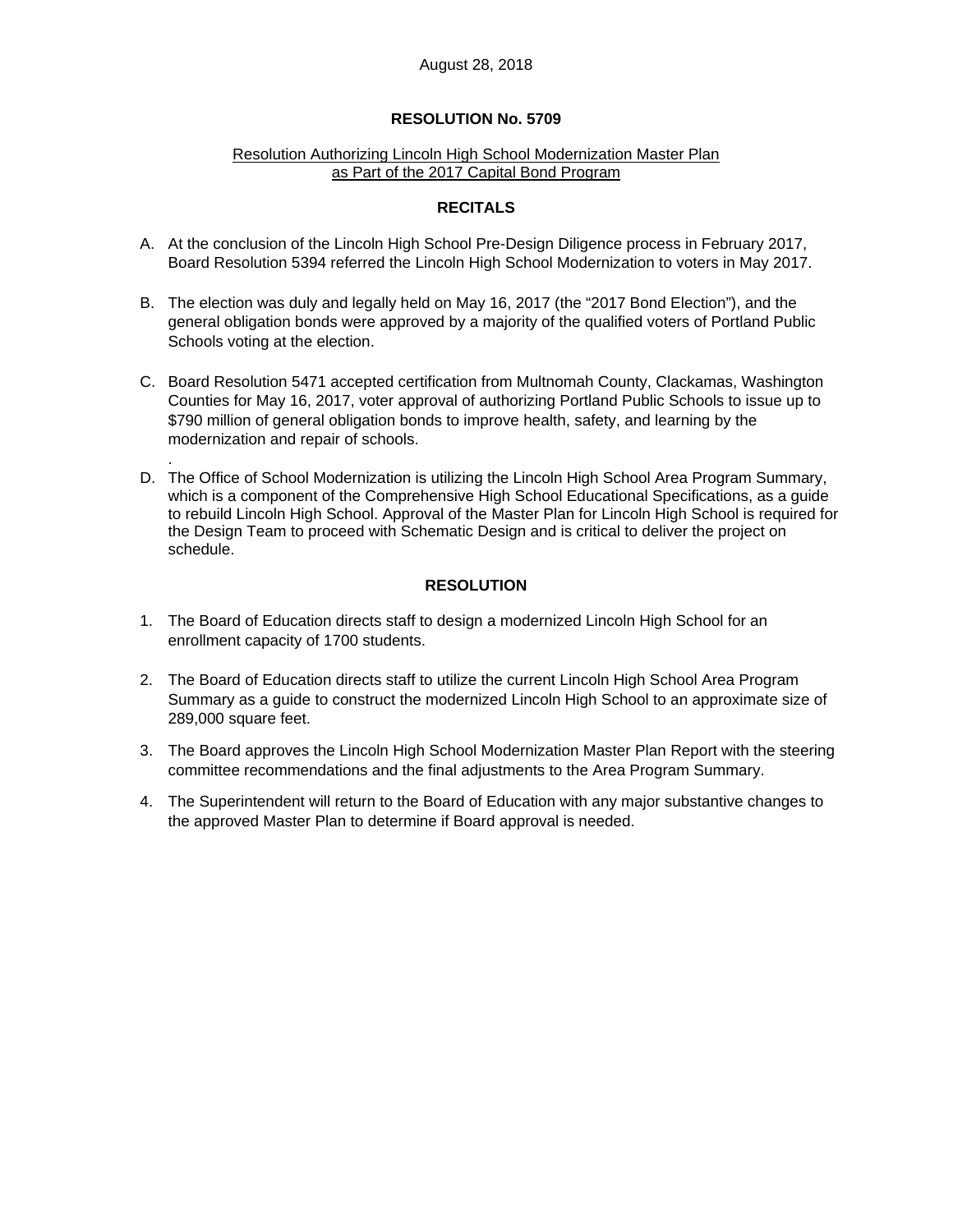### August 28, 2018

### **RESOLUTION No. 5710**

#### Resolution Authorizing Madison High School Modernization Project Budget as Part of the 2017 Capital Bond Program

### **RECITALS**

- A. At the conclusion of the Madison High School Pre-Design Diligence process in February, 2017, Board Resolution 5394 referred the Madison High School Modernization to voters in May 2017.
- B. The election was duly and legally held on May 16, 2017 (the "2017 Bond Election"), and the general obligation bonds were approved by a majority of the qualified voters of Portland Public Schools voting at the election.
- C. Board Resolution 5471 accepted certification from Multnomah County, Clackamas, Washington Counties for May 16, 2017, voter approval of authorizing Portland Public Schools to issue up to \$790 million of general obligation bonds to improve health, safety, learning by modernization, report schools.

### **RESOLUTION**

The Board of Education approves a total not to exceed project budget of \$200,000,000 for the Madison High School Modernization Project.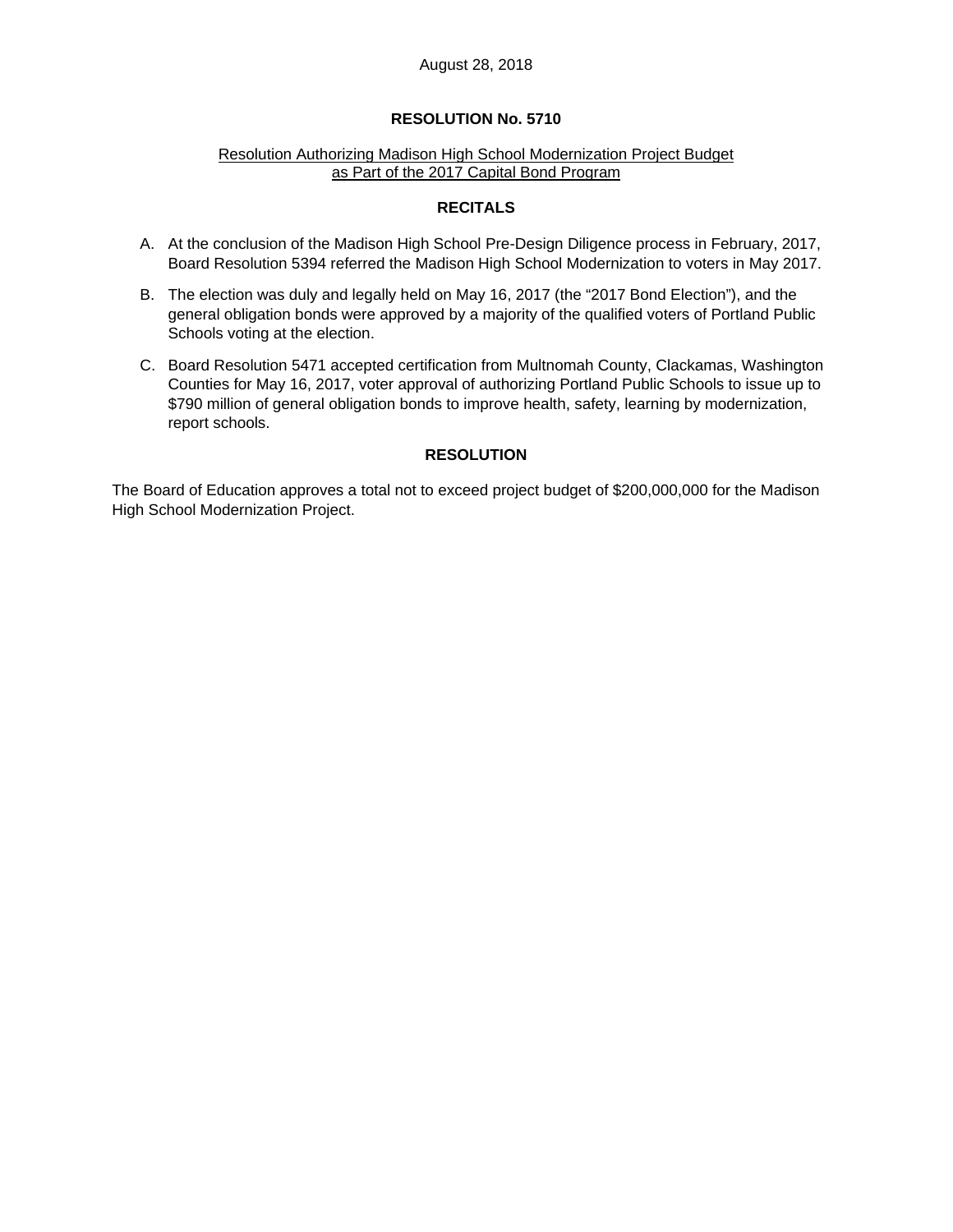## Resolution to Uphold the Superintendent's Decision on a Step 2 Appeal-Complaint #2018-03

## **RECITAL**

The Board of Education has received and reviewed the complaint # 20018-03 submitted and the Superintendent's response to it.

# **RESOLUTION**

The Board of Education upholds the Superintendent's decision of the Step 2 appeal as the final decision.

# **RESOLUTION No. 5712**

### Authorization for Off-Campus Activities

# **RECITAL**

Portland Public Schools ("District") Policy 6.50.010-P ("Off-Campus Activities") requires the Board of Education ("Board") consent to student out-of-state travel.

# **RESOLUTION**

The Board has reviewed the request for out-of-state travel. All required documents have been submitted to the Risk Management Department. The Superintendent recommends that the Board consent to the student out-of-state travel for the below request:

| Date(s)                  | School,<br>Course, and<br>Number of<br><b>Students</b>                  | <b>Purpose of Travel</b>                                                                   | <b>Travel Destination</b> | <b>Estimated Cost</b> |
|--------------------------|-------------------------------------------------------------------------|--------------------------------------------------------------------------------------------|---------------------------|-----------------------|
| September 14-17,<br>2018 | Lincoln High<br>School,<br>Speech and<br>Debate, Two<br><b>Students</b> | Student Participation in<br><b>Competitive National</b><br>Speech and Debate<br>Tournament | Addison, Texas            | \$600 per student     |

# **AUTHORIZATION FOR OFF-CAMPUS ACTIVITIES**